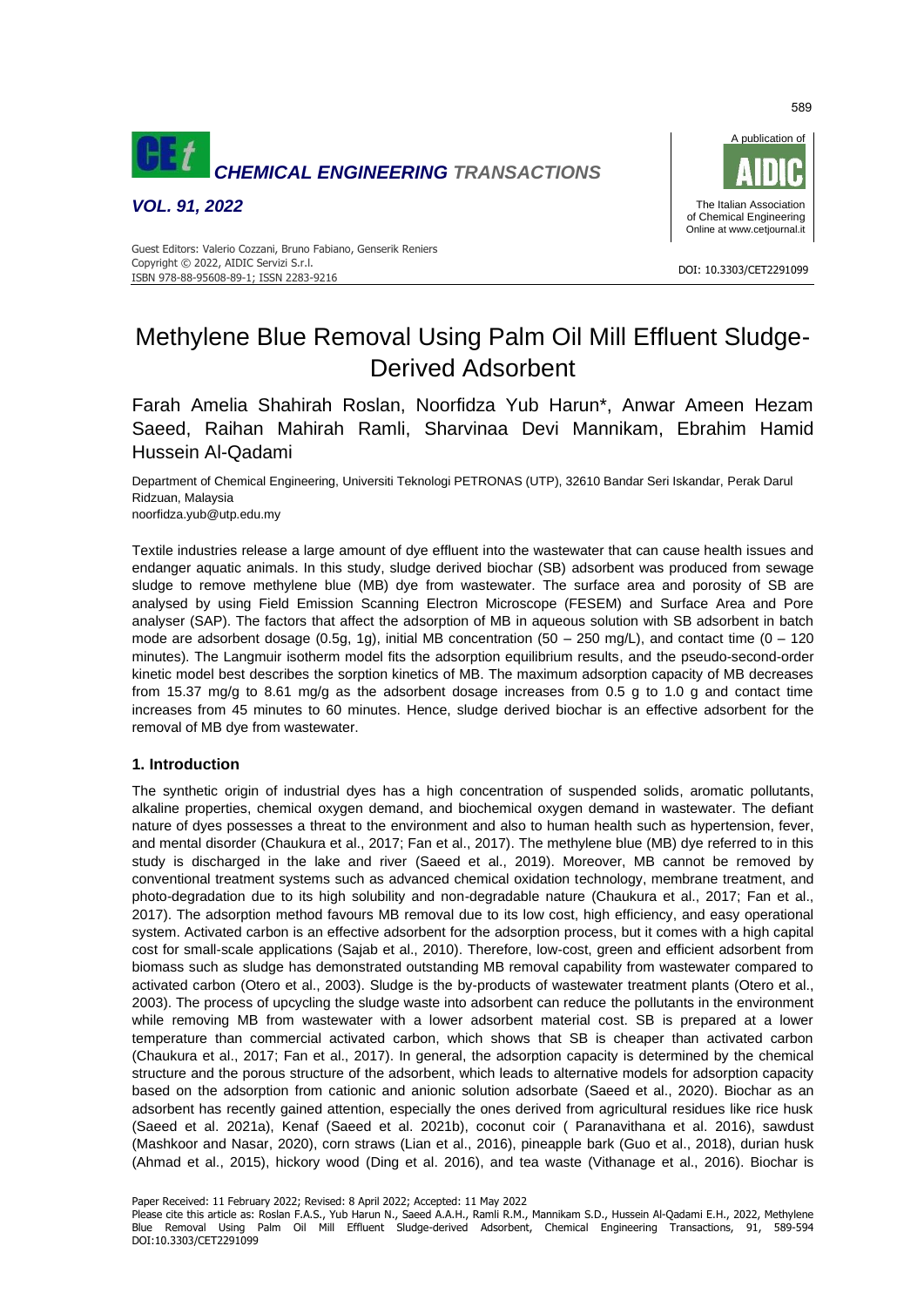effective, affordable and environmentally friendly adsorbent material for dye removal from wastewater (Saeed et al., 2018, Saeed et al., 2020). Therefore, the study aims to study the adsorption performance of biochar using sludge from wastewater treatment plants by evaluating the initial concentration, adsorbent dosage and the contact time that affects the removal of MB through adsorption.

# **2. Methodology**

# **2.1 Sample pre-treatment**

Sludge was acquired from the Nasiruddin Palm Oil Mill in Bota. The sodium hydroxide (NaOH), hydrochloric acid (HCl) and methylene blue (MB) dye were acquired from Sigma-Aldrich. MB trihydrate was dissolved with deionised water to prepare a 1000 milligram per litre (mg/L) stock solution of MB, and it was then diluted into desired initial concentrations. The MB concentration was measured with UV-Vis Spectrophotometer with the wavelength set at 665 nm (Fan et al., 2017). A standard solution of MB between 20 mg/L and 220 mg/L was prepared for the calibration curve. Preliminary washing of sludge with distilled water to remove contaminations on the surfaces. The sample is then weighted before drying in the oven for 24 hours at 105 degrees Celsius  $°C$ ) to calculate the moisture content of the sludge, which is around 80 %. The dried sludge was ground using a blender and sieved into 250 µm to 500 µm and kept in air-tight containers for subsequent work.

# **2.2 Preparation of sludge derived biochar**

The dried sludge was impregnated with sodium hydroxide (NaOH) solution with a 3:1 weight ratio of sludge to NaOH with a magnetic stirrer before placing in the oven for 24 hours at 105 ℃ for the drying process. Then, the dried impregnated sludge underwent pyrolysis process in a tube furnace under a nitrogen atmosphere with a heating rate of 10 degrees Celsius per minute (<sup>0</sup>C/min) for 2 hours at 750 °C to produce sludge derived biochar (SB). The mass of SB was measured after the pyrolysis process. SB was washed with deionised water and diluted sulphuric acid (H<sub>2</sub>SO<sub>4</sub>) solution until the effluent reaches the neutral pH between 6 and 8. The sample was then filtered and dried in the oven for 24 hours at 105 ℃. Finally, the sample is stored in an air-tight container before further work. The physical and chemical features of raw sludge and SB were analysed using Surface Area and Porosity (SAP) Analyser, Field Emission Scanning Electron Microscopy (FESEM). The textural property of SB was analysed by SAP analyser. The BET multipoint was used to calculate the surface area of the SB. The surface morphology and element distribution were determined by using FESEM.

## **2.3 Adsorption studies**

Adsorbent dosages of 0.5 g and 1 g with a contact time of 45 minutes and 60 minutes for the adsorption process were investigated in this study. The adsorbent at different doses was added to the 250 mL conical flask with 50 millimetres (mL) of 200 mg/L MB solution and was then shaken at different contact times on the orbital shaker at 120 rpm. The solution was filtered, and the filtered adsorbents were dried at 105 ℃ for 24 hours and characterised using FESEM. Absorbance test was done on the filtrate. The nomenclature used for the adsorption studies was SB(D)-T, where D is the adsorbent dosage, and T is the contact time. The removal efficiency (R) and adsorption capacity of MB were calculated using the following formulae, respectively:

$$
R(\%) = (C_0 - C_t)/C_0 \times 100\% \tag{1}
$$

$$
q_t = (C_0 - C_t) \times (V/m) \tag{2}
$$

<span id="page-1-1"></span><span id="page-1-0"></span>

where,  $q_t$  is the amount of MB adsorbed at time, t (mg/g),  $C_0$  and  $C_t$  is the concentration of MB solution at initial and at time, t (mg/L), V is the volume of MB solution (L) and m is the mass of adsorbent (g).

## **2.4 Adsorption Isotherm and Kinetic**

The adsorption isotherm and adsorption kinetic studies were conducted in a conical flask with 200 mL of MB solution with a varying initial concentration of  $50 - 250$  mg/L. The experiment was carried out with 2 g of SB adsorbent. The conical flasks were placed on the orbital shaker for 120 minutes at 150 rpm. MB samples of 10 mL were collected every 10 minutes. Langmuir and Freundlich's isotherm adsorption models were evaluated to depict the adsorption mechanism of MB. The adsorption equilibrium and kinetics are defined in the linear form shown in the Table1 (Fan et al., 2017; Ferrentino et al., 2020), where,  $q_m$  is the maximum monolayer adsorption capacity (mg/g),  $q_e$  and  $q_t$  is the amount of MB solution adsorbed at equilibrium and at time, t, respectively ( $mq/q$ ),  $C_e$  and  $C_0$  is the equilibrium and initial concentration of MB in the liquid phase, respectively (mg/L),  $K_L$  is the Langmuir adsorption constant (L/mg),  $K_F$  is the relative sorption capacity of the sorbent ((mg/g)(mg/L)-1/n), n is the degree of dependence of sorption on the equilibrium concentration of MB, t

590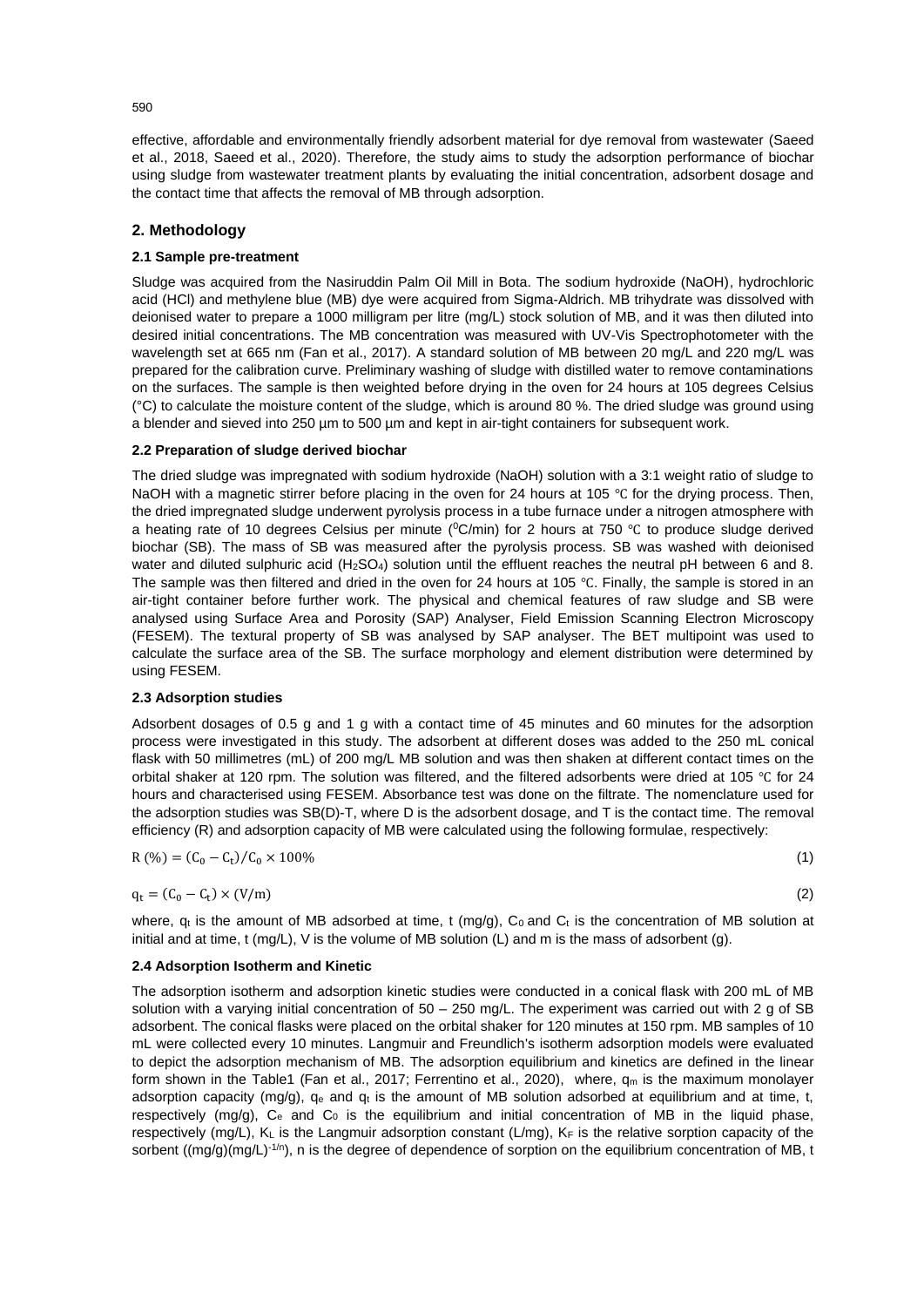is the MB adsorbed at time, t (min), and  $k_1$  (min<sup>-1</sup>) and  $k_2$  (g/mg.min) are the first-order and second-order adsorption rate constant, respectively.

<span id="page-2-1"></span>

<span id="page-2-2"></span>

| Models                                                     |     | Name                |
|------------------------------------------------------------|-----|---------------------|
| Equilibrium                                                |     |                     |
| $\frac{1}{q_e} = \frac{1}{K_L q_m} \frac{1}{C_e}$<br>$q_m$ | (3) | Langmuir            |
| $\ln q_e = \ln K_F + (1/n) \ln C_e$                        | (4) | Freundlich          |
| $R_L = 1/(1 + K_L C_0)$                                    | (5) | Separation factor   |
| Kinetic                                                    |     |                     |
| $\log (q_e - q_t) = \log q_e - ((k_1 t)/2.303)$            | (6) | Pseudo-first-order  |
|                                                            | (7) | Pseudo-second-order |

# **3. Result and Discussions**

# **3.1 FESEM Analysis**

FESEM micrographs of raw sludge, SB, and SB after adsorption are shown in [Figure 1](#page-2-0) below. In [Figure 1\(](#page-2-0)a), the surface of raw sludge had a smooth surface with small pores. An adsorbent with bigger pore size has a good adsorption capacity (Kutty et al., 2019). As a result of the channels from the pores and voids to the active sites in the internal pores of the sludge, an improvement in the MB molecules' adsorption was observed in this study (Ahmed et al., 2019). The surface of SB in [Figure 1\(](#page-2-0)b) has a more homogeneous structure, with semi-spherical forms and no apparent pores. However, there might be a possibility of a large porous structure. The surface of SB became a bit rougher because of the adsorption of MB molecules onto the adsorbent surface, as shown i[n Figure 1\(](#page-2-0)c).



*Figure 1: FESEM Micrographs of (a) raw sludge; (b) SB; (c) SB after adsorption*

## <span id="page-2-0"></span>**3.2 SAP Analysis**

The pore structure of raw sludge and SB was analysed with an SAP analyser. Figures 2(a) and 2(b) exhibit type IV isotherms according to the IUPAC classification with hydrogen hysteresis loops, indicating favourable adsorption on mesoporous solids. Moreover, the high volume of nitrogen adsorbed shows high proportions of mesoporous (Ahmed et al., 2019), which suggests that the textural characteristics of the adsorbent have improved. The BET and Langmuir surface area of SB is higher than raw sludge at 25.28 m<sup>2</sup>/g and 36.84 m<sup>2</sup>/g, respectively. The presence of alkaline salts and other mineral elements is shown to increase the surface area, which contributes to simultaneous thermal and chemical activation during pyrolysis (Ahmed et al., 2019). The Barrett-Joyner-Halenda (BJH) method was used to determine pore size and volume. The pore volume of SB increases to 0.034 cm<sup>3</sup>/g, but the pore size has decreased from 42.91 nm to 29.29 nm. The pores indicate that SB is mesoporous, which leads to high MB adsorption with minimal resistance to diffusion (Ahmed et al., 2019). Organics of carbon-based materials stimulated higher adsorption from high porosity and large pore volume with a pore-filling effect (Ahmed et al., 2019).

# **3.3 Effect of contact time and adsorbent dose on adsorption of MB**

The performance of MB adsorption was studied using adsorbent dosage of 0.5 g and 1 g with a contact time of 45 minutes and 60 minutes. Equation [\(1\)](#page-1-0) and Equation [\(2\)](#page-1-1) are used to evaluate the removal efficiency and adsorption capacity, respectively. According to [Figure 3,](#page-3-0) as the adsorbent dose and contact time increases, the removal efficiency also increases. The increase in the binding sites for adsorption enhances the adsorption rate, which increases the removal efficiency (Fan et al., 2017). However, the adsorption capacity decreases as the adsorbent dose increases. The decrease in adsorption capacity might be due to adsorbate saturation from the decrease in the adsorption active sites or the increase in the adsorbent surface area,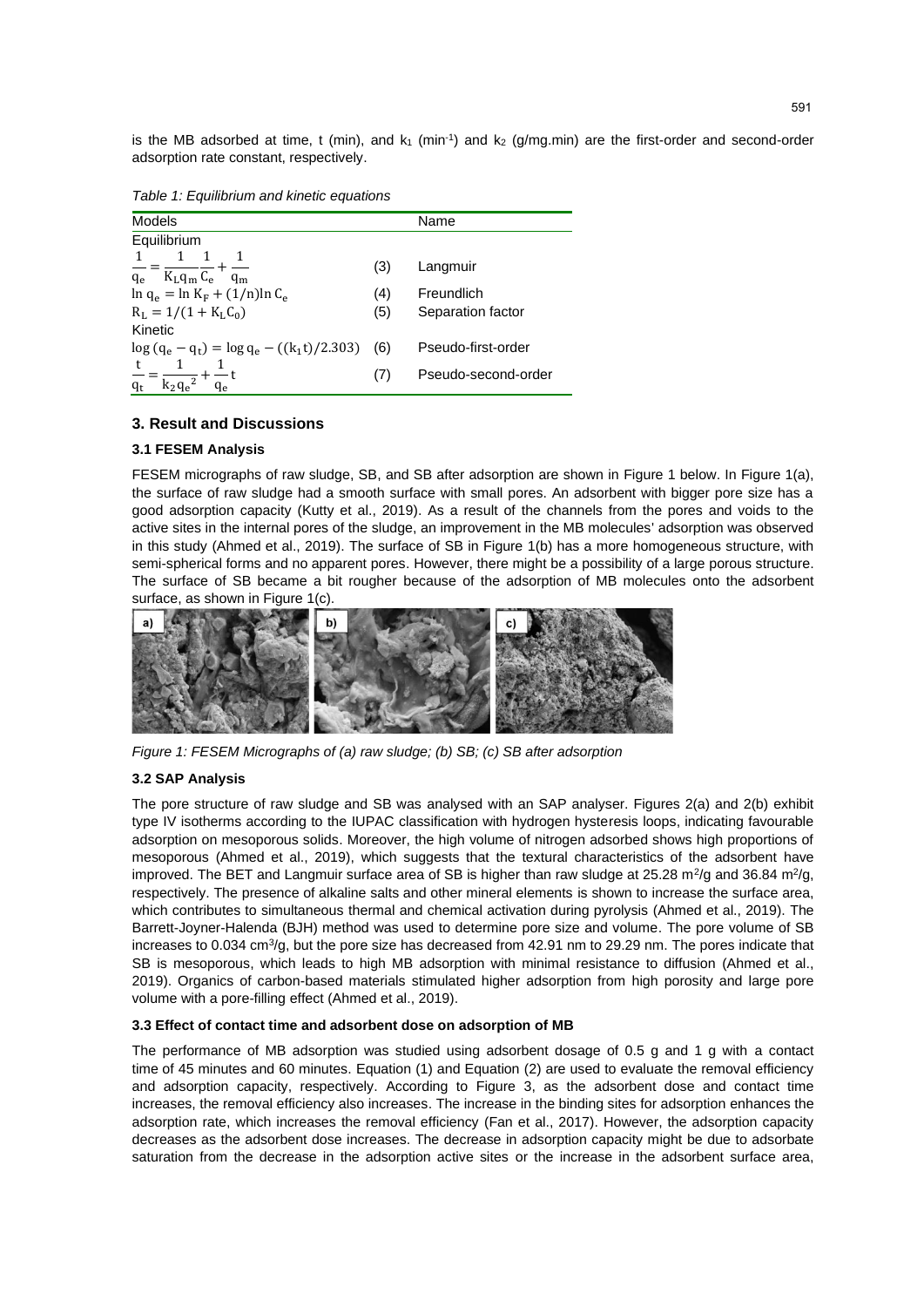which decreases the number of MB molecules per unit of adsorbent. The highest adsorption capacity of 15.37 mg/g is achieved with SB (0.5)-60. However, some studies indicate that when the adsorbent dosage further increases, the removal rate and adsorption capacity become stagnant due to MB molecule saturation in the adsorption sites (Fan et al., 2017). As the contact time increases, the adsorption capacity and removal efficiency of MB from the aqueous solution increases. However, as the adsorbent dosage for adsorption of MB increases, the adsorption capacity decreases while the removal percentage increases.



*Figure 2: Adsorption-desorption isotherms of: (a) raw sludge; (b) SB*

| Table 2: Porous textural parameters analysis of raw sludge and SB |  |  |
|-------------------------------------------------------------------|--|--|

| Material                   | Raw sludge | SB     |
|----------------------------|------------|--------|
| BET surface area $(m^2/g)$ | 1.10       | 25.28  |
| Pore volume $(cm3/g)$      | 0.0108     | 0.0340 |
| Pore size (nm)             | 42.91      | 29.29  |



<span id="page-3-0"></span>*Figure 3: Adsorbent dosage and contact time effect of MB: (a) adsorption capacity, (b) removal efficiency* 

## **3.4 Adsorption Isotherms**

A different range of MB concentration (50 mg/L – 250mg/L) was used to carry out the isotherm study of SB on MB solution. The Langmuir and Freundlich isotherm models were used to fit the adsorption equilibrium data for SB using Equation [\(3\)](#page-2-1) and Equation [\(4\),](#page-2-2) respectively, and the respective parameters and correlation are reported in [Table 3.](#page-3-1) The Langmuir model fit the data better than the Freundlich model with a correlation coefficient  $(R^2)$  of 0.9895, implying monolayer adsorption and a homogeneous surface of MB onto SB (Ferrentino et al., 2020). The value of R<sup>L</sup> obtained is greater than zero and less than one, which suggests that it is favourable adsorption (Fan et al., 2017). The  $R^2$  shown on these models showed a strong affinity for the adsorption of MB onto SB.

<span id="page-3-1"></span>*Table 3: The parameters of Langmuir and Freundlich adsorption isotherm*

| Langmuir     |              |        | Freundlich |       |       |        |
|--------------|--------------|--------|------------|-------|-------|--------|
| $q_m$ (mg/g) | $K_L$ (L/mg) | R2     | $R_L$      |       | *\F   | $R^2$  |
| 2.023        | 0.629        | 0.9895 | 0.0063     | 7.446 | 1.199 | 0.9288 |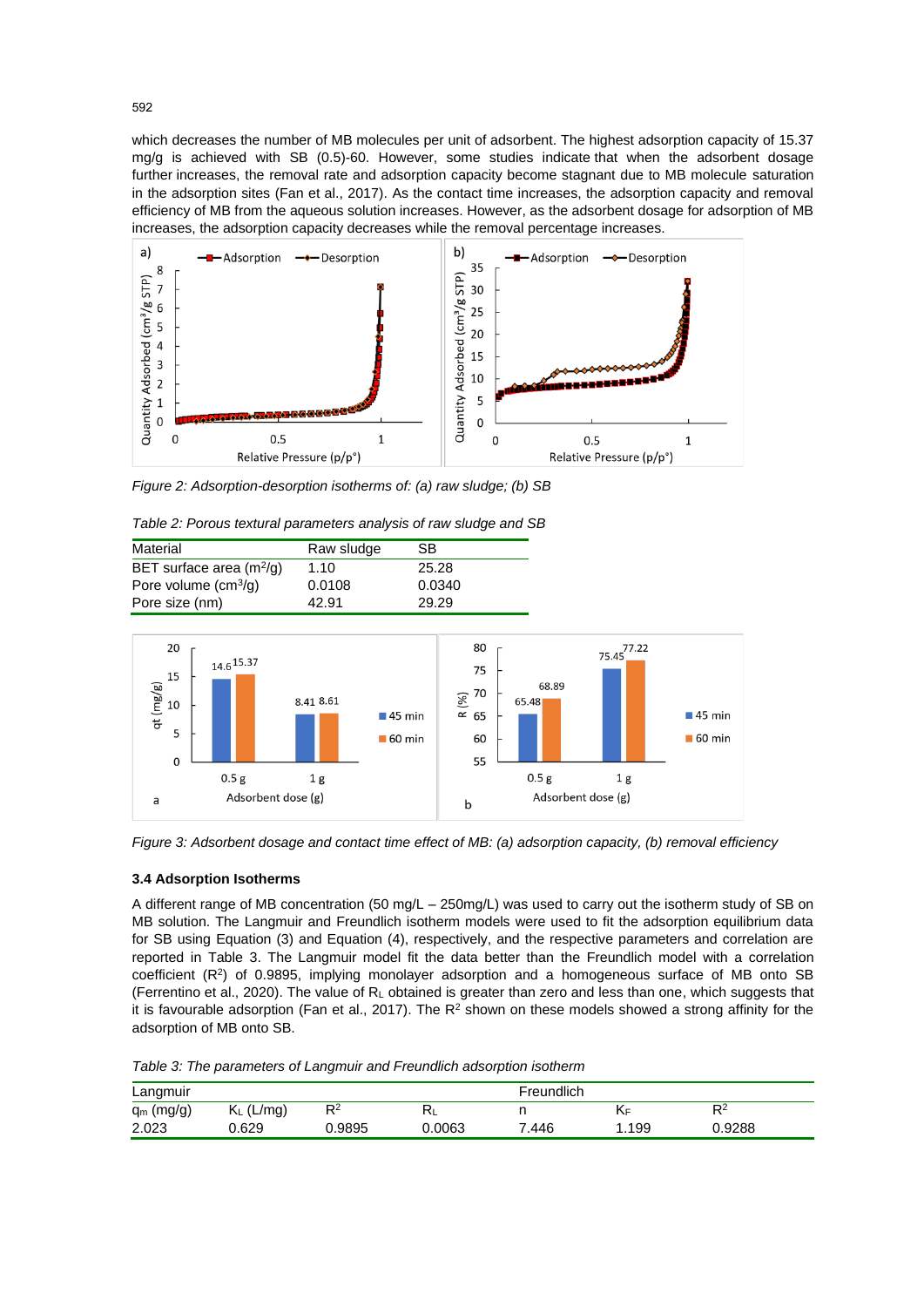#### **3.5 Adsorption Kinetics**

Equation [\(2\)](#page-1-1) was used to calculate the adsorption capacity of MB at equilibrium. [Figure 4](#page-4-0) demonstrates that as the MB concentration increases, the adsorption capacity also increases. The increase in MB molecules for adsorption or increased interaction between adsorbent and MB molecules due to higher mass transfer driving force causes the increase in the adsorption capacity (Nasrullah et al., 2018). The adsorption capacity exhibits a drastic increase, and then it plateaus as it reaches equilibrium around 30 – 70 minutes into the adsorption process. Based on [Table 4,](#page-4-1) the  $R^2$  for pseudo-first-order kinetics was between 0.0281 to 0.6053 for all concentrations ranges, and the calculated  $q_e$  does not match the experimental  $q_e$  values. Conversely, the experimental data were well fitted with pseudo-second-order kinetics with an  $R<sup>2</sup>$  higher than 0.9994 and closer to unity. Based on the assumption that chemisorption involving valency forces may be the rate-limiting step through electron exchanging and sharing, pseudo-second-order kinetics is likely to describe the system in this study (Chaukura et al., 2017).



<span id="page-4-0"></span>*Figure 4: Kinetic curves for MB adsorption onto SB*

<span id="page-4-1"></span>

| Table 4: Parameters of pseudo-first-order and pseudo-second-order kinetic model |  |  |
|---------------------------------------------------------------------------------|--|--|
|                                                                                 |  |  |

| C <sub>0</sub><br>(mg/L) |                           | Pseudo-first-order |                    |            | Pseudo-second-order |                   |        |
|--------------------------|---------------------------|--------------------|--------------------|------------|---------------------|-------------------|--------|
|                          | <b>Q</b> e, exp<br>(mg/g) | Qe, cal<br>(mg/g)  | K1<br>$(min^{-1})$ | $R^2$      | Qe, cal<br>(mg/g)   | K<br>$(min^{-1})$ | $R^2$  |
| 50                       | 1.35                      | 0.1466             | 0.0051             | 0.0281     | 1.3245              | $-0.6377$         | 0.9995 |
| 100                      | 1.76                      | 0.2729             | 0.0207             | 0.3002     | 1.7759              | 0.4642            | 0.9994 |
| 150                      | 1.88                      | 0.3797             | 0.0281             | 0.6053     | 1.8871              | 1.3631            | 0.9999 |
| 200                      | 1.94                      | 0.3167             | በ በ251             | 0.2231     | 1.9451              | 1.8838            | 0.9999 |
| 250                      | 2.01                      | 0.1244             |                    | .1557<br>0 | 2.0145              | 1.0058            | 0.9998 |

# **4. Conclusions**

This study has achieved the main objective which is to study the effect of activating agents NaOH on SB biochar where SB had mesoporous pores with a surface area of 25.28 m2/g and pore volume of 0.0340 cm<sup>3</sup>/g. The batch adsorption experiment shows a promising result in which the highest adsorption capacity of MB obtained was 2.0235 mg/g mg/g at 60 min contact time,250 mg/L initial MB concentration, and 1 g adsorbent dosage. The results show that the adsorption via the pseudo-second-order kinetic model and Langmuir isotherm model was best suited for MB removal compared to Pseudo-first-order and Freundlich model.

#### **Acknowledgments**

The authors would like to thank Universiti Teknologi PETRONAS (UTP) Malaysia for funding the project through the Yayasan Universiti Teknologi PETRONAS (YUTP) with grant code YUTP-015LC0-210.

## **References**

Ahmad, M.A., Ahmad, N. and Bello, O.S., 2015. Modified durian seed as adsorbent for the removal of methyl red dye from aqueous solutions, Applied Water Science, 5(4), 407-423.

Ahmed, M.J., Okoye, P.U., Hummadi, E.H. and Hameed, B.H., 2019, High-performance porous biochar from the pyrolysis of natural and renewable seaweed (Gelidiella acerosa) and its application for the adsorption of methylene blue, Bioresource technology, 278, 159-164.